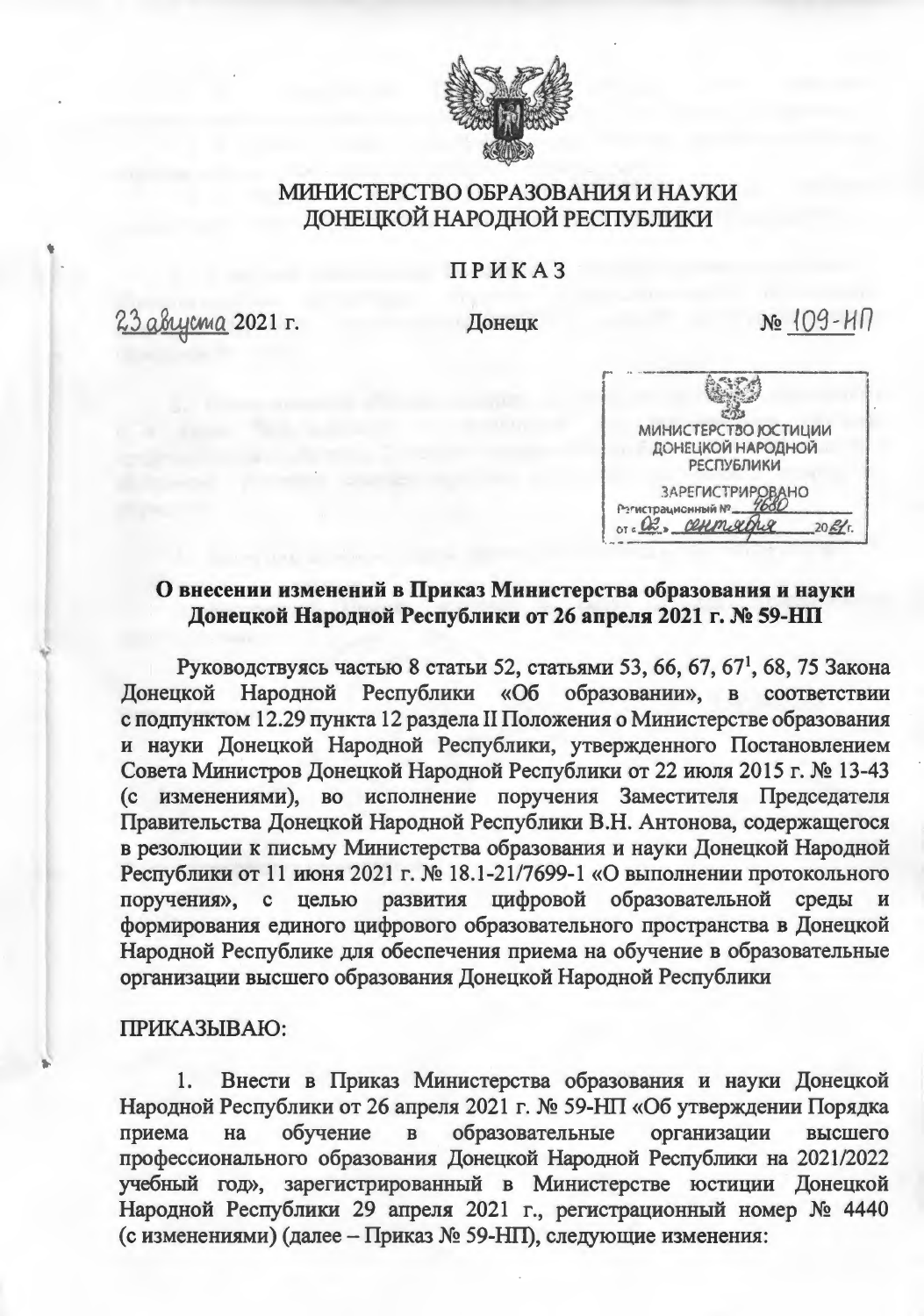Приказа №  $1.1. B$ 59-HIT наименовании слова **«высшего** профессионального образования» заменить словами «высшего образования».

1.2. В пункте 1 Приказа № 59-НП слова «высшего профессионального образования» заменить словами «высшего образования».

тексте пункта 2 Приказа  $N_2$  $59-HII$  $1.3. B$ слова «высшего профессионального образования» заменить словами «высшего образования».

2. Утвердить прилагаемые Изменения к Порядку приема на обучение в образовательные организации высшего профессионального образования Донецкой Народной Республики на 2021/2022 учебный год, утвержденному Приказом № 59-НП.

3. Руководителям образовательных организаций высшего образования собственности и подчинения (за исключением случаев, форм **BCCX** предусмотренных Законом Донецкой Народной Республики «Об образовании») обеспечить внесение соответствующих изменений в правила приема на обучение.

4. Контроль за исполнением настоящего Приказа оставляю за собой.

силу со дня официального 5. Настоящий Приказ вступает  $\, {\bf B}$ опубликования.

Врио Министра

Лист согласования прилагается.



А.В. Удовенко

 $\overline{2}$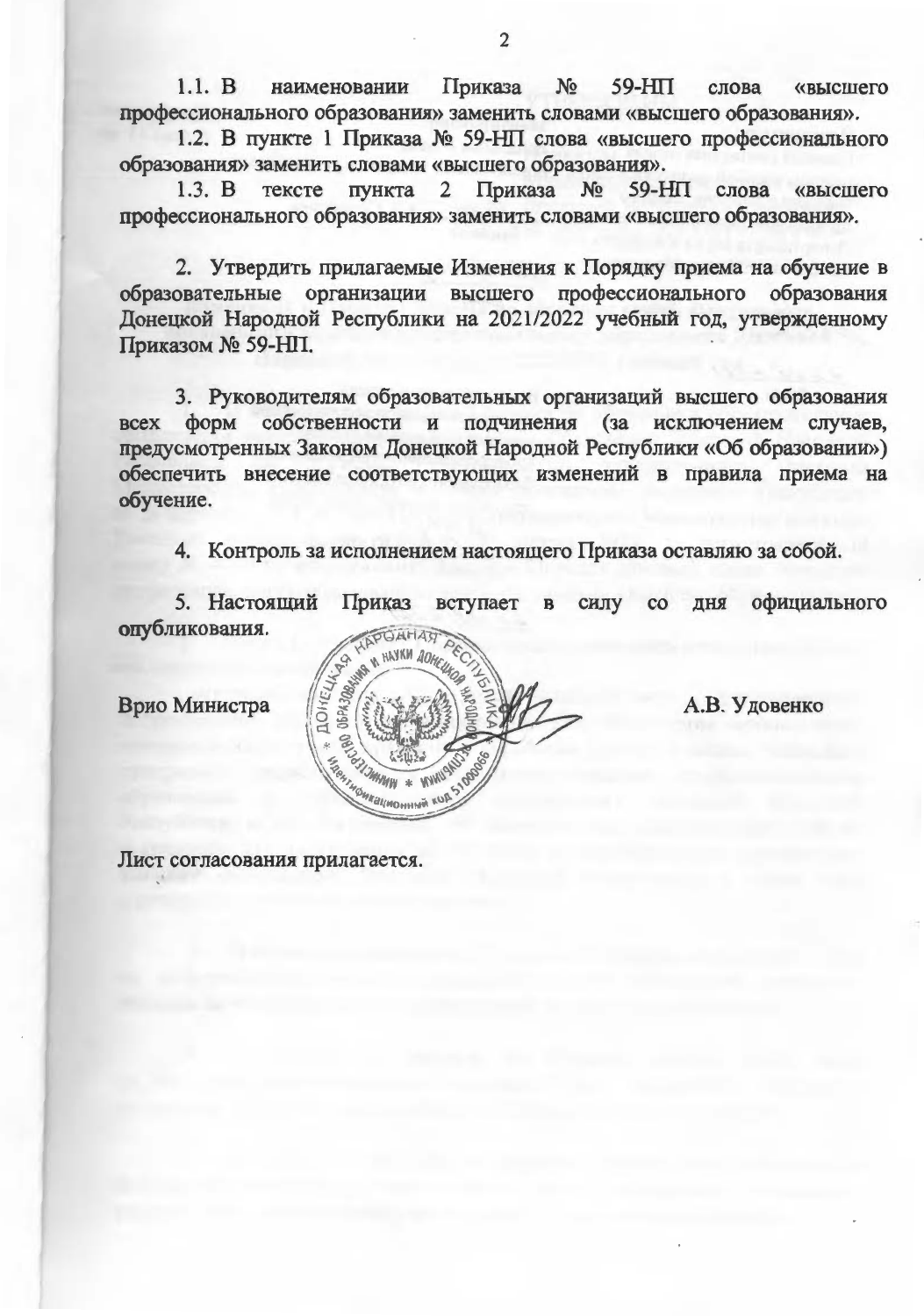#### **УТВЕРЖДЕНЫ**

Приказом

Министерства образования и науки Донецкой Народной Республики от 23 авирет 2021 г. № 109-117

## Изменения к Порядку приема на обучение в образовательные организации высшего профессионального образования Донецкой Народной Республики на 2021/2022 учебный год

1. В наименовании Порядка приема на обучение в образовательные организации высшего профессионального образования Донецкой Народной 2021/2022 учебный год, утвержденного Приказом Республики на Министерства образования и науки Донецкой Народной Республики от 26 апреля 2021 г. № 59-НП, зарегистрированным в Министерстве юстиции Донецкой Народной Республики 29 апреля 2021 г., регистрационный номер № 4440 (с изменениями) (далее - Порядок приема), слова «высшего профессионального образования» заменить словами «высшего образования».

 $2.$ Пункт 1.2 раздела I Порядка приема дополнить новым подпунктом «ч» следующего содержания:

«ч) онлайн-система «Абитуриент» - онлайн-система для проведения вступительной кампании, предназначенная для обеспечения автоматизации процессов сбора, учета, хранения и обработки данных о лицах, освоивших программы среднего общего образования, среднего профессионального образования в образовательных организациях Донецкой Народной Республики и их документов; об абитуриентах, принимающих участие в конкурсе для поступления на обучение в образовательные организации высшего образования Донецкой Народной Республики, а также ходе и результатах вступительной кампании.».

3. В абзаце втором пункта 2.2 раздела II Порядка приема после слов «в информационно-телекоммуникационной сети «Интернет» дополнить словами «и в онлайн-системе «Абитуриент» (при ее использовании)».

4. В пункте 2.3 раздела II Порядка приема после слов «в информационно-телекоммуникационной сети «Интернет» дополнить словами «и в онлайн-системе «Абитуриент» (при ее использовании)».

В пункте 6.1 раздела VI Порядка приема после слов «через 5. информационно-телекоммуникационную «Интернет» сеть дополнить словами «или онлайн-систему «Абитуриент» (при ее использовании)».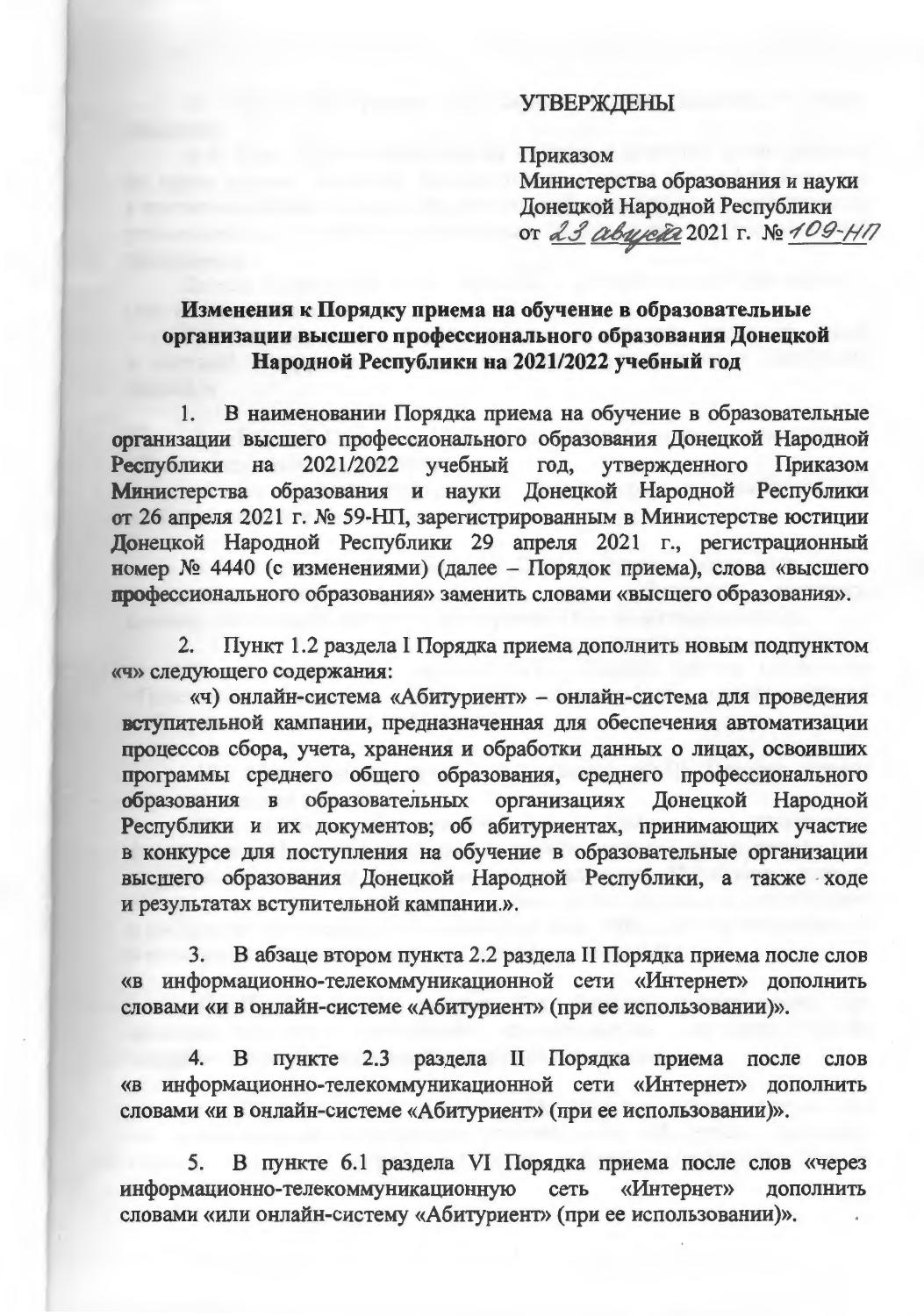6. Пункт 6.9 раздела VI Порядка приема изложить в новой редакции:

«6.9. Факт подачи заявления об участии в конкурсе регистрируется во время приема заявления уполномоченным лицом Приемной комиссии в соответствующем журнале образовательной организации, форма которого устанавливается локальным нормативным правовым актом образовательной организации.

Данная информация также вносится в онлайн-систему «Абитуриент» (при ее использовании).

Уведомление о допуске к участию в конкурсе (либо об отказе в допуске) абитуриент получает в порядке, установленном Правилами приема.».

7. Пункт 6.11 раздела VI Порядка приема дополнить новым вторым абзацем следующего содержания:

«Также данная информация формируется в онлайн-системе «Абитуриент» (при ее использовании).».

8. В пункте 6.13 раздела VI Порядка приема после слов «через информационно-телекоммуникационную сеть «Интернет» дополнить словами «или онлайн-систему «Абитуриент» (при ее использовании)».

9. В пункте 18.1 раздела XVIII Порядка приема после слов «Приемной комиссией» дополнить словами  $\langle\langle H \rangle\rangle$ онлайн-системой «Абитуриент» (при ее использовании)».

10. Абзац первый пункта 18.2 раздела XVIII Порядка приема изложить в новой редакции:

«18.2. Списки абитуриентов, рекомендованных к зачислению, формируются Приемной комиссией и онлайн-системой «Абитуриент» (при ее использовании) и в сроки, установленные Правилами приема, обнародуются на официальном сайте образовательной организации в информационно-телекоммуникационной сети «Интернет» и отображаются в онлайн-системе «Абитуриент» (при ее использовании).».

11. В пункте 19.2 раздела XIX Порядка приема после слов «рекомендованных к зачислению, осуществляется» дополнить словами «онлайн-системой «Абитуриент» (при ее использовании) и».

12. В пункте 19.3 раздела XIX Порядка приема после слов «в информационно-телекоммуникационной сети «Интернет» дополнить словами «, а также посредством онлайн-системы «Абитуриент» (при ее использовании),».